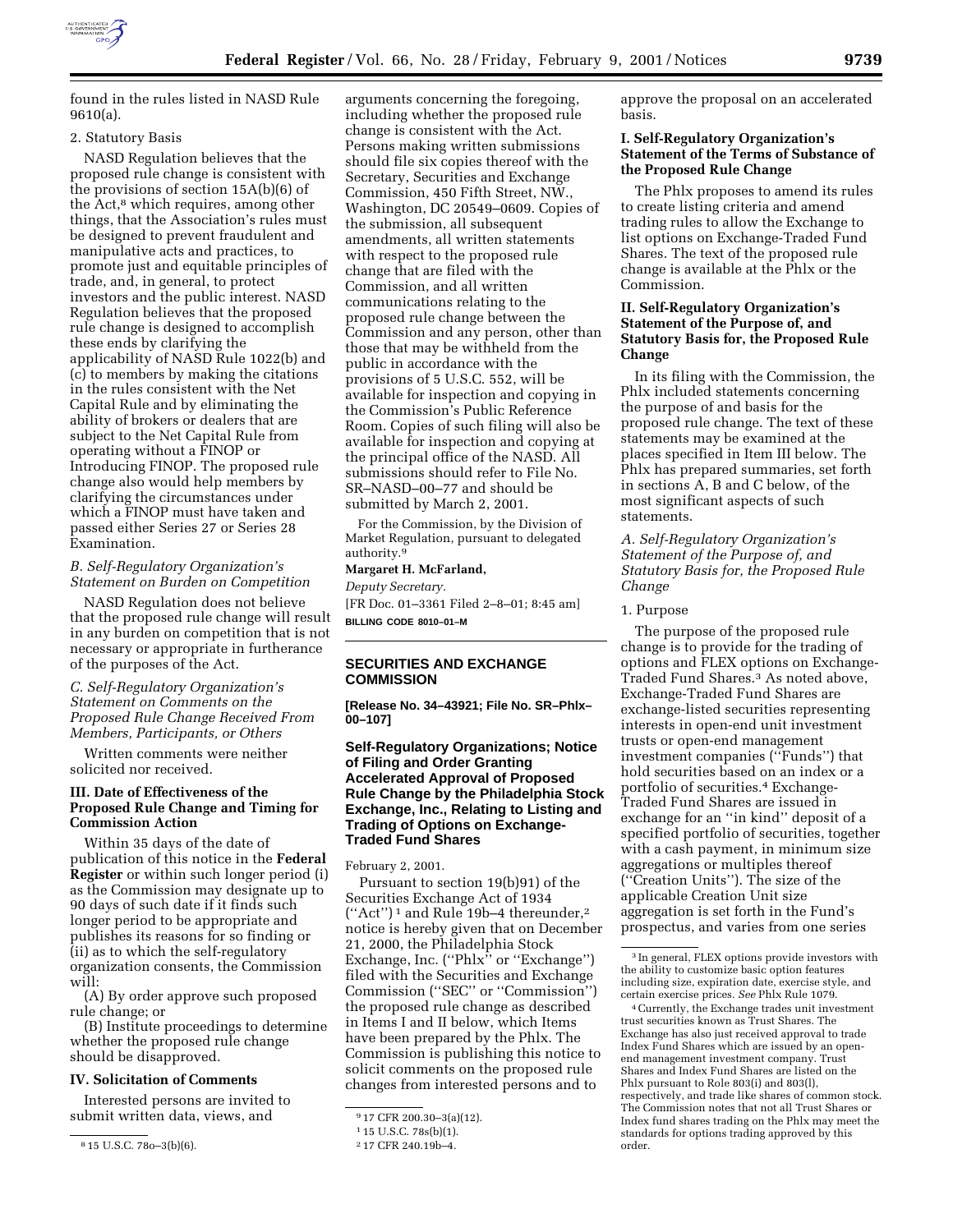of Exchange-Traded Fund Shares to another, but generally is of substantial size (*e.g.,* value in excess of \$450,000 per Creation Unit). A Fund, generally, will issue and sell Exchange-Traded Fund Shares in Creation Unit size through a principal underwriter on a continuous basis at the net asset value per share next determined after an order to purchase Exchange-Traded Fund Shares and the appropriate securities are received. Following issuance, Exchange-Traded Fund Shares are traded on an exchange like other equity securities, and equity trading rules apply. Likewise, redemption of Exchange-Traded Fund Shares is made in Creation Unit size and ''in kind,'' with a portfolio of securities and cash exchange for the Exchange-Traded Fund Shares that have been tendered for redemption

Generally, options on Exchange-Traded Fund Shares are proposed to be traded on the Exchange pursuant to the same rules and procedures that apply to trading in options on equity securities. However, the Exchange is also proposing to list FLEX options on Exchange-Traded Fund Shares and some options will have a unit of trading of 1000 Exchange-Traded Fund Shares. The Exchange will list option contracts covering either 100 or 1000 Exchange-Traded Fund Shares, or both, depending on the price and volatility of the underlying Exchange-Traded Fund Shares and the popularity of the options.5

The proposed position, exercise and reporting limits for options on Exchange-Traded Fund Shares would be the same as those established for stock options as set forth in Phlx Rules 1001, 1002 and 1003. The Phlx anticipates that most options on Exchange-Traded Fund Shares initially will qualify for only the lowest position limit. As with other equity options, the position limits will be increased for options if the volume of trading in the Exchange-Traded Fund Shares increases to meet the requirements of a higher limit. As is currently the case for all FLEX options, no position or exercise limits will be

applicable to FLEX options overlying Exchange-Traded Fund Shares.

The listing and maintenance standards proposed for options on Exchange-Traded Fund Shares are set forth in proposed Commentary .06 under Phlx Rule 1009 and in proposed Commentary .08 under Phlx Rule 1010, respectively. Pursuant to the proposed initial listing standards, Phlx will only list options on Exchange-Traded Fund Shares that are principally traded on a national securities exchange or through the facilities of a national securities association and reported as national market securities. in addition, the initial listing standards require that either: (1) The Exchange-Traded Fund Shares meet the uniform options listing standards in Commentary .01 to Rule 1009, which include minimum public float, trading volume, and share price of the underlying security in order to list the option,6 or (2) the Exchange-Traded Fund Shares must be available for creation or redemption each business day in cash or in kind from the Fund at a price related to the net asset value, and the Exchange will require that the investment company shall provide that Exchange-Traded Fund Shares may be created even through some or all of the securities needed to be deposited have not been received by the Fund.7

In addition, the initial listing standards require that: (1) Any Exchange-Traded Fund Share with non-U.S. stocks in the underlying index or portfolio that are not subject to comprehensive surveillance agreements do not in the aggregate represent more than 50% of the weight of the index or portfolio; (2) stocks for which the primary market is in any one country that is not subject to a comprehensive surveillance agreement do not represent 20% or more of the weight of the index or portfolio; and (3) stocks for which the primary market is in any two countries that are not subject to comprehensive surveillance agreements do not represent 33% or more of the weight of the index or portfolio.

The Exchange's proposed maintenance standards provide that if a

particular series of Exchange-Traded Fund Shares should cease to trade on an exchange or as national market securities traded through the facilities of a national securities association, there will be no opening transactions in the options on the Exchange-Traded Fund Shares, and all such options will trade on a liquidation-only basis. In addition, the Phlx will consider the suspension of opening transactions in any series of options of the class covering Exchange-Traded Fund Shares if: (1) The options fail to meet the uniform equity option maintenance standards in Commentary.01 to Rule 1010,<sup>8</sup> when the options were listed pursuant to the equity option listing standards of Commentary .01 to Rule 1009; (2) following the initial twelve-month period beginning upon the commencement of trading of the Exchange-Traded Fund Shares on a national securities exchange or as national market securities through the facilities of a national securities association there are fewer than 50 record and/or beneficial holders of Exchange-Traded Fund Shares for 30 or more consecutive trading days; (3) the value of the index or portfolio of securities on which the Exchange-Traded Fund Shares are based is no longer calculated or available; or (4) such other event shall occur or condition exist that in the opinion of the Exchange makes further dealing in such options on the Exchange inadvisable.

Options on Exchange-Traded Fund Shares will be physically-settled and will have the American-style exercise feature used on all standardized equity options. The Exchange, however, also proposes to trade FLEX options, which will be available with both the American-style and European-style exercise feature, as well as other FLEX option features.9

The proposed margin requirements for options on Exchange-Traded Fund Shares are at the same levels that apply to options generally under Exchange Rule 722, except, with respect to Exchange-Traded Fund Shares based on a broad-based index or portfolio, minimum margin must be deposited

9An American-style option may be exercised at any time prior to its expiration. A European-style option, however, may be exercised only on its expiration date.

<sup>5</sup>This 1000 share feature was proposed and approved by the American Stock Exchange and The Options Clearing Corporation. Securities Exchange Act Release Nos. 40157 (July 1, 1998), 63 FR 37426 (July 10, 1998) (SR–Amex–96–44) and 40132 (June 25, 1998), 63 FR 36467 (June 25, 1998) (SR–OCC– 97–02). In the event the Exchange lists options covering both 100 and 1000 of the same underlying Exchange-Traded Fund Shares, the Exchange will assign separate trading symbols to the options and will issue an Information Circular to all its members advising of the trading symbols. Telephone conservation between John Dayton, Assistant Secretary and Counsel, Phlx, and Heather Traeger, Special Counsel, Division of Market Regulation, Commission, on January 31, 2001.

<sup>6</sup>Specifically, Commentary .01 to Rule 1009 requires the underlying security to have a public float of 7,000,000 shares, 2,000 holders, trading volume of 2,400,000 shares in the preceding 12 months, a share price of \$7.50 for the majority of the business days during the three calendar months preceding the date of the selection, and that the issuer of the underlying security is in compliance with the Act.

<sup>7</sup>This assumes that the authorized creation participant has undertaken to deliver the shares as soon as possible and such undertaking has been secured by the delivery and maintenance of collateral consisting of cash or cash equivalents satisfactory to the Fund which underlies the option, as described in the Fund prospectus.

<sup>8</sup>Specifically, Commentary .01 to Rule 1010 provides that an underlying security will not meet the Exchange's requirements for continued listing when, among other things; (1) There are fewer than 6,300,000 publicly-held shares; (2) there are fewer than 1,600 holders; (3) trading volume was less than 1,800,000 shares in the preceding twelve months; or (4) the share price of the underlying security closed below \$5 on a majority of the business days during the preceding 6 months.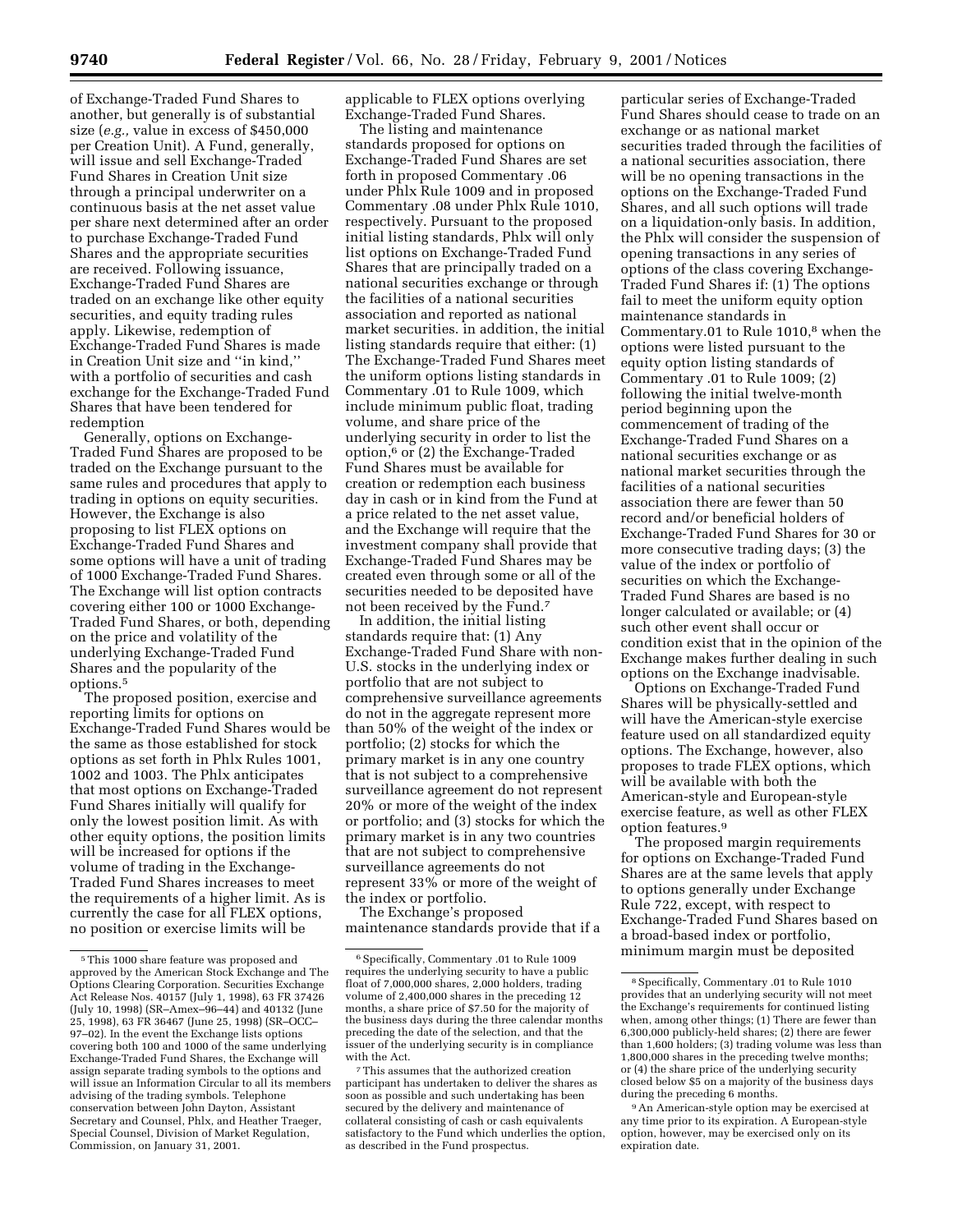and maintained equal to 100% of the current market value of the option plus 15% of the market value of equivalent units of the underlying security value. Exchange-Traded Fund Shares that hold securities based upon a narrow-based index or portfolio must have options margin that equals at least 100% of the current market value of the contract plus 20% of the market value of equivalent units of the underlying security value. In this respect, the margin requirements proposed for options on Exchange-Traded Fund Shares are comparable to margin requirements that currently apply to broad-based and narrow-based index options.

The Exchange believes it has the necessary systems capacity to support the additional series of options that would result from the introduction of options on Exchange-Traded Fund Shares, and it has been advised that the Options Price Reporting Authority (''OPRA'') also will have the capacity to support these additional series due to recent enhancements.

### 2. Statutory Basis

The Phlx believes that the listing and trading of options on Exchange-Traded Fund Shares should provide investors with another choice of venue to conduct trading in these products. Thus, the Exchange believes that the proposed rule change is consistent with section  $6(b)(5)$  of the Act<sup>10</sup> in that it is designed to promote just and equitable principles of trade, to remove impediments to and perfect the mechanism of a free and open market and a national market system and, in general, to protect investors and the public interest.

# *B. Self-Regulatory Organization's Statement on Burden on Competition*

The Phlx does not believe that the proposed rule change will impose any inappropriate burden on competition.

### *C. Self-Regulatory Organization's Statement on Comments on the Proposed Rule Change Received From Members, Participants or Others*

The Phlx has neither solicited nor received written comments on the proposed rule change.

### **III. Solicitation of Comments**

Interested persons are invited to submit written data, views and arguments concerning the foregoing, including whether the proposed rule change, as amended, is consistent with the Act. Persons making written submissions should file six copies

thereof with the Secretary, Securities and Exchange Commission, 450 Fifth Street, NW, Washington, DC 20549– 0609. Copies of the submission, all subsequent amendments, all written statements with respect to the proposed rule change that are filed with the Commission, and all written communications relating to the proposed rule change between the Commission and any person, other than those that may be withheld from the public in accordance with the provisions of 5 U.S.C. 552, will be available for inspection and copying in the Commission's Public Reference Room. Copies of such filing will also be available for inspection and copying at the principal office of the Phlx. All submissions should refer to File No. SR–Phlx–00–107 and should be submitted by March 2, 2001.

# **IV. Commission's Findings and Order Granting Accelerated Approval of Proposed Rule Change**

The Commission finds that the proposed rule change, as amended, is consistent with the requirements of the Act and the rules and regulations thereunder applicable to a national securities exchange, and, in particular, with the requirements of section 6(b)(5).11 Specifically, the Commission believes that providing for the listing and trading of options and FLEX Equity options 12 on Exchange-Traded Fund Shares should give investors a better means to hedge their positions in the underlying Fund Shares. Further, the Commission believes that pricing of the underlying Fund Shares may become more efficient and market makers in these shares, by virtue of enhanced hedging opportunities, may be able to provide deeper and more liquid markets. In sum, the Commission believes that options on Fund Shares likely will engender the same benefits to investors and the market place that exist with respect to options on common stock, thereby serving to promote the public interest and remove impediments to a free and open securities market.13

As a general matter, the Commission believes that a regulatory system designed to protect public customers must be in place before the trading of sophisticated financial instruments,

such as options on Fund Shares, can commence trading on a national securities exchange. The Commission notes that the trading of standardized exchange-traded options occurs in an environment that is designed to ensure, among other things, that: (1) The special risks of options are disclosed to public customers; (2) only investors capable of evaluating and bearing the risks of options trading are engaged in such trading; and (3) special compliance procedures are applicable to options accounts. With regard to position and exercise limits, the Commission finds that it is appropriate to adopt the tiered approach used in setting position and exercise limits for standardized stock options. This approach should serve to minimize potential manipulation and market impact concerns. In addition, the Commission believes that the rationale for allowing FLEX Equity options generally to trade without position and exercise limits is equally applicable in the context of FLEX Equity options on Fund Shares.

Accordingly, because options and FLEX Equity options on Fund Shares will be subject to the same regulatory regime as the other options and FLEX Equity options currently traded on the Phlx, the Commission believes that adequate safeguards are in place to ensure the protection of investors in options and FLEX Equity options on Fund Shares.

The Commission also believes that it is appropriate to permit the Phlx to list and trade options, including FLEX Equity options, on Exchange-Traded Fund Shares given that these options must meet specific requirements related to the protection of investors.14 First, the Exchange's listing and delisting criteria for options on Fund Shares are adequate. With regard to initial listing, the proposal requires that either: (1) The underlying Fund Shares meet the Phlx's uniform options listing standards; or (2) the Exchange-Traded Fund Shares must be available for creation or redemption each business day in cash or in kind from the Fund at a price related to the net asset value, and the Exchange will require that the underlying Fund Shares may be created even though some or all

<sup>10</sup> 15 U.S.C. 78f(b)(5).

<sup>11</sup> 15 U.S.C. 78f(b)(5).

<sup>12</sup>The Commission hereby incorporates by reference its findings and conclusions with respect to the appropriateness of FLEX Equity options generally. *See* Securities Exchange Act Release No. 37336 (June 19, 1996), 61 FR 33558 (June 27, 1996).

<sup>13</sup> In approving this rule, the Commission notes that it has also considered the proposed rule's impact on efficiency, competition, and capital formation. 15 U.S.C. 78c(f).

<sup>14</sup>The Commission notes, and Phlx has verified, that holders of options on Fund Shares who exercise and receive the underlying Fund Shares must receive, like any purchaser of Fund Shares, a product description or prospectus, as appropriate. Telephone conversation between John Dayton, Assistant Secretary and Counsel, Phlx, and Geoffrey Pemble, Attorney, Division of Market Regulation, Commission, on February 2, 2001.